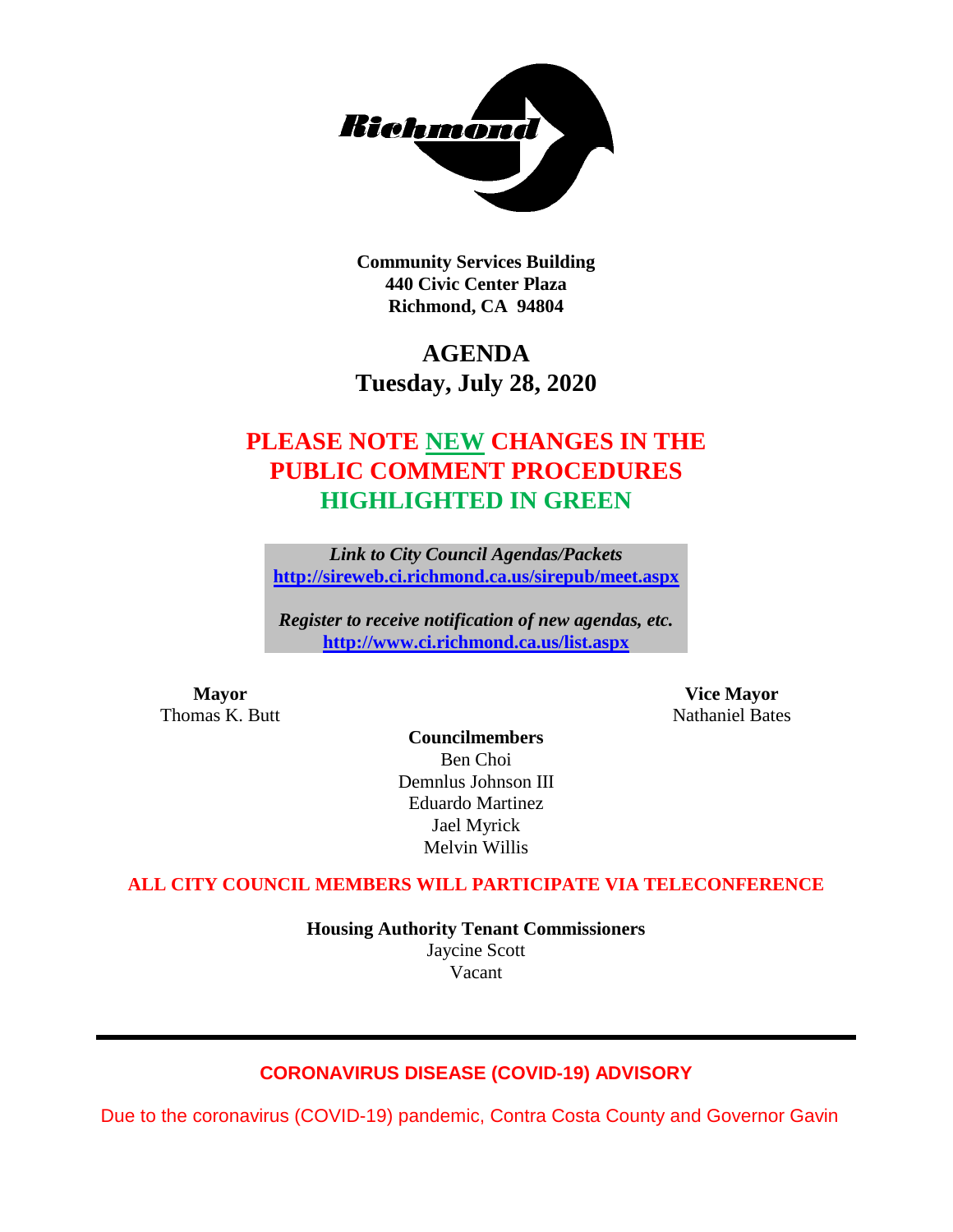Newsom have issued multiple orders requiring sheltering in place, social distancing, and reduction of person-to-person contact. Accordingly, Governor Gavin Newsom has issued executive orders that allow cities to hold public meetings via teleconferencing. Both **<https://www.coronavirus.cchealth.org/>** and

**<http://www.ci.richmond.ca.us/3914/Richmond-Coronavirus-Info>** provide updated coronavirus information.

DUE TO THE SHELTER IN PLACE ORDERS, attendance at the City of Richmond City Council meeting will be limited to Council members, essential City of Richmond staff, and members of the news media. Public comment will be confined to items appearing on the agenda and will be limited to the methods provided below. Consistent with Executive Order N-29-20, this meeting will utilize teleconferencing only. The following provides information on how the public can participate in this meeting.

### **How to watch the meeting from home:**

- 1. KCRT Comcast Channel 28 or AT&T Uverse Channel 99
- 2. Livestream online at<http://www.ci.richmond.ca.us/3178/KCRT-Live>

### **Public comments may be submitted in only one of the following ways:**

- **1.** Via mail received by 3:00 p.m. sent to 450 Civic Center Plaza, 3rd Floor, Office of the Clerk, Richmond, CA 94804.
- **2.** Via email to [cityclerkdept@ci.richmond.ca.us](mailto:cityclerkdept@ci.richmond.ca.us) by 3:00 p.m.

Emails *MUST* **contain in the subject line 1) open forum for public comments – not on the agenda or 2) public comments – agenda item #\_\_ [include the agenda item number]**. **All such email will be posted on-line and emailed to the City Council before the meeting is called to order. The Clerk will prepare summaries of all such email and the summaries will be read into the record. No email will be read into the record. Due to the high volume of emails received, emails that do not contain the correct identifying information in the subject line may be overlooked and may not become part of the record.**

**3. Via email to [cityclerkdept@ci.richmond.ca.us](mailto:cityclerkdept@ci.richmond.ca.us) received after 6:25 p.m. (except for closed session items that can be submitted starting at 5:00 p.m.) and prior to the Clerk announcing the agenda item:**

Emails *MUST* **contain in the subject line 1) open forum for public comments – not on the agenda or 2) public comments – agenda item #\_\_ [include the agenda item number]**. **All such email will be posted on-line following the meeting. Due to the high volume of emails received, emails that do not contain the correct identifying information in the subject line may be overlooked and may not become part of the record.**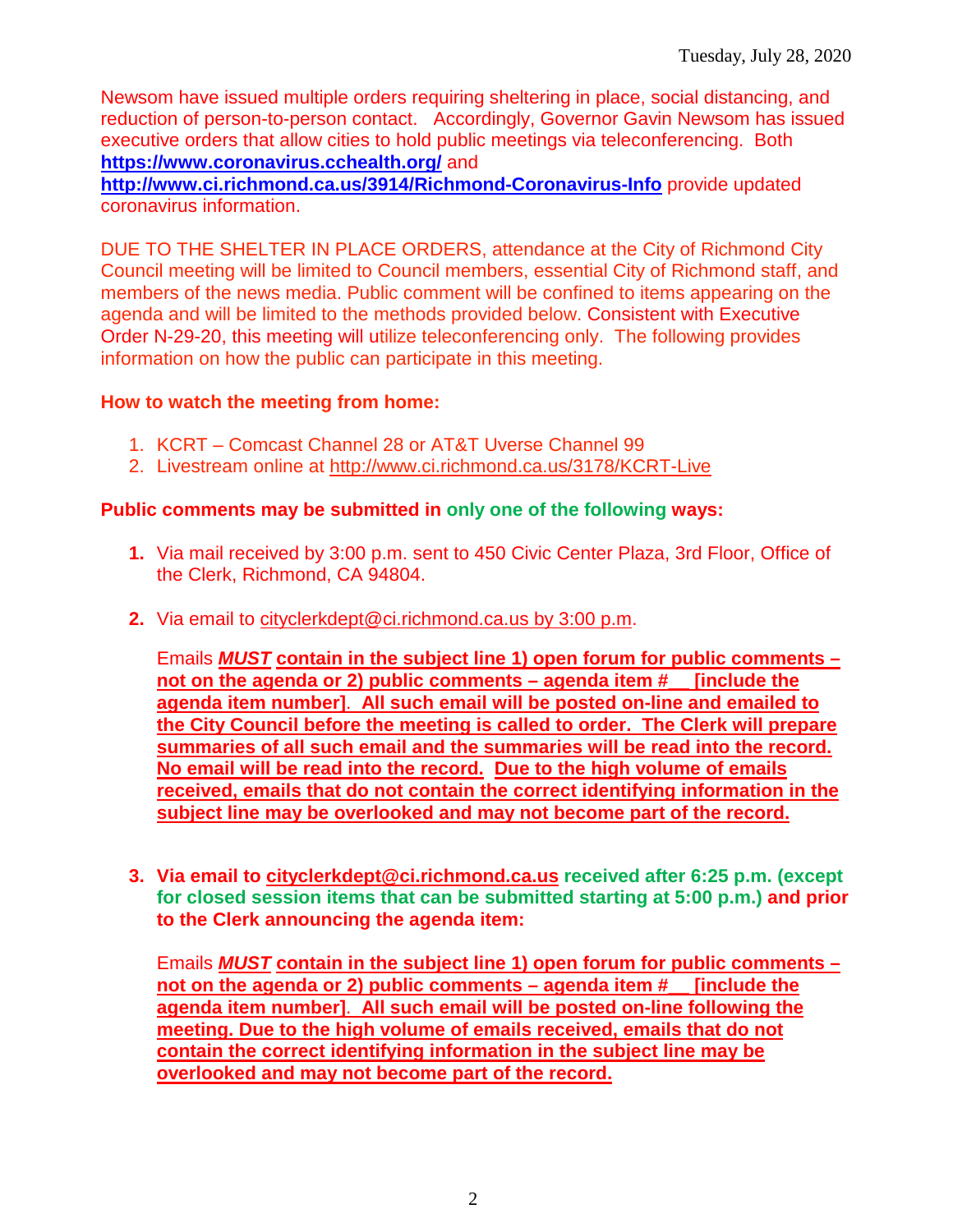4. Via Telephone. Email your telephone number with area code to [cityclerkdept@ci.richmond.ca.us](mailto:cityclerkdept@ci.richmond.ca.us) **after 6:25 p.m. (except for closed session items that can be submitted starting at 5:00 p.m.) and prior to the Clerk announcing the item you wish to speak on. Email MUST contain in the subject line 1) open forum for public comments – not on the agenda or 2) public comments – agenda item #\_\_ [include the agenda item number].** You will be called during the public comment period and you will be given the opportunity to verbally submit public comment (not to exceed the allotted time – one, two or three minutes – for such comments as provided below). **Due to the high volume of emails received, emails that do not contain the correct identifying information in the subject line may be overlooked and may not become part of the record.**

*The City cannot guarantee that its network and/or the site will be uninterrupted. To ensure that the City Council receives your comments, you are strongly encouraged to submit your comments in writing in advance of the meeting.*

### **Record of all public comments:**

All public comments will be considered a public record, put into the official meeting record. All public comments will be available after the meeting as supplemental materials and will be posted as an attachment to the meeting minutes when the minutes are posted: [http://www.ci.richmond.ca.us/Archive.aspx?AMID=31.](http://www.ci.richmond.ca.us/Archive.aspx?AMID=31)

### **Procedures for Removing Consent Calendar Items from the Consent Calendar**

Councilmembers and members of the public who wish to remove an item from the consent calendar must comply with the following procedures in order to remove an item from the consent calendar:

- 1. Telephone or email a City staff member who has knowledge of the subject matter by 2:00 p.m. on the day of meeting. Any staff member shown as an author of the agenda report for the particular item has knowledge of the subject matter and may be called.
- 2. Inform the City Clerk's Office by email at [cityclerkdept@ci.richmond.ca.us](mailto:cityclerkdept@ci.richmond.ca.us) or by phone at 510-620-6513, ext. 9, by 3:00 p.m. that they discussed the matter with staff with knowledge of the subject matter and that such Councilmember or member of the public, nonetheless, desires the item to be removed from the consent calendar for discussion.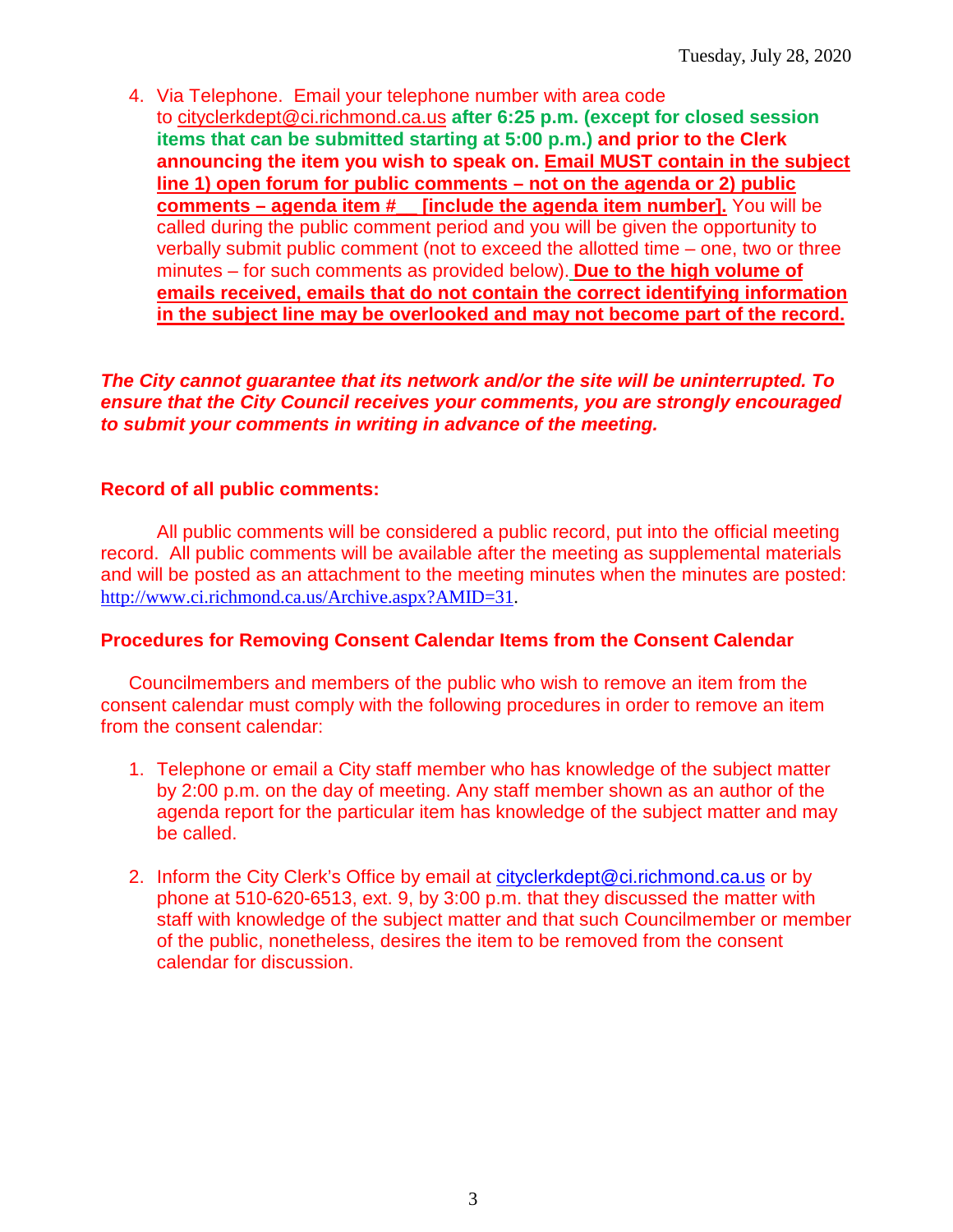Staff will be informed by the City Clerk's Office as soon as reasonably practicable after notice of the request to remove the item from the consent calendar. Staff may attend the meeting remotely.

### **Accessibility for Individuals with Disabilities**

Upon request, the City will provide for written agenda materials in appropriate alternative formats, or disability-related modification or accommodation, including auxiliary aids or services and sign language interpreters, to enable individuals with disabilities to participate in and provide comments at/related to public meetings. Please submit a request, including your name, phone number and/or email address, and a description of the modification, accommodation, auxiliary aid, service or alternative format requested at least two days before the meeting. Requests should be emailed to [cityclerkdept@ci.richmond.ca.us](mailto:cityclerkdept@ci.richmond.ca.us) or submitted by phone at 510-620-6513, ext. 9, or 510-620-6509. Requests made by mail to City Clerk's Office, City Council meeting, 450 Civic Center Plaza, Richmond, CA 94804 must be received at least two days before the meeting. Requests will be granted whenever possible and resolved in favor of accessibility.

## **Effect of Advisory on In-person public participation**

During the pendency of the Executive Order N-29-20, the language in this Advisory portion of the agenda supersedes any language below in the meeting procedures contemplating in-person public comment.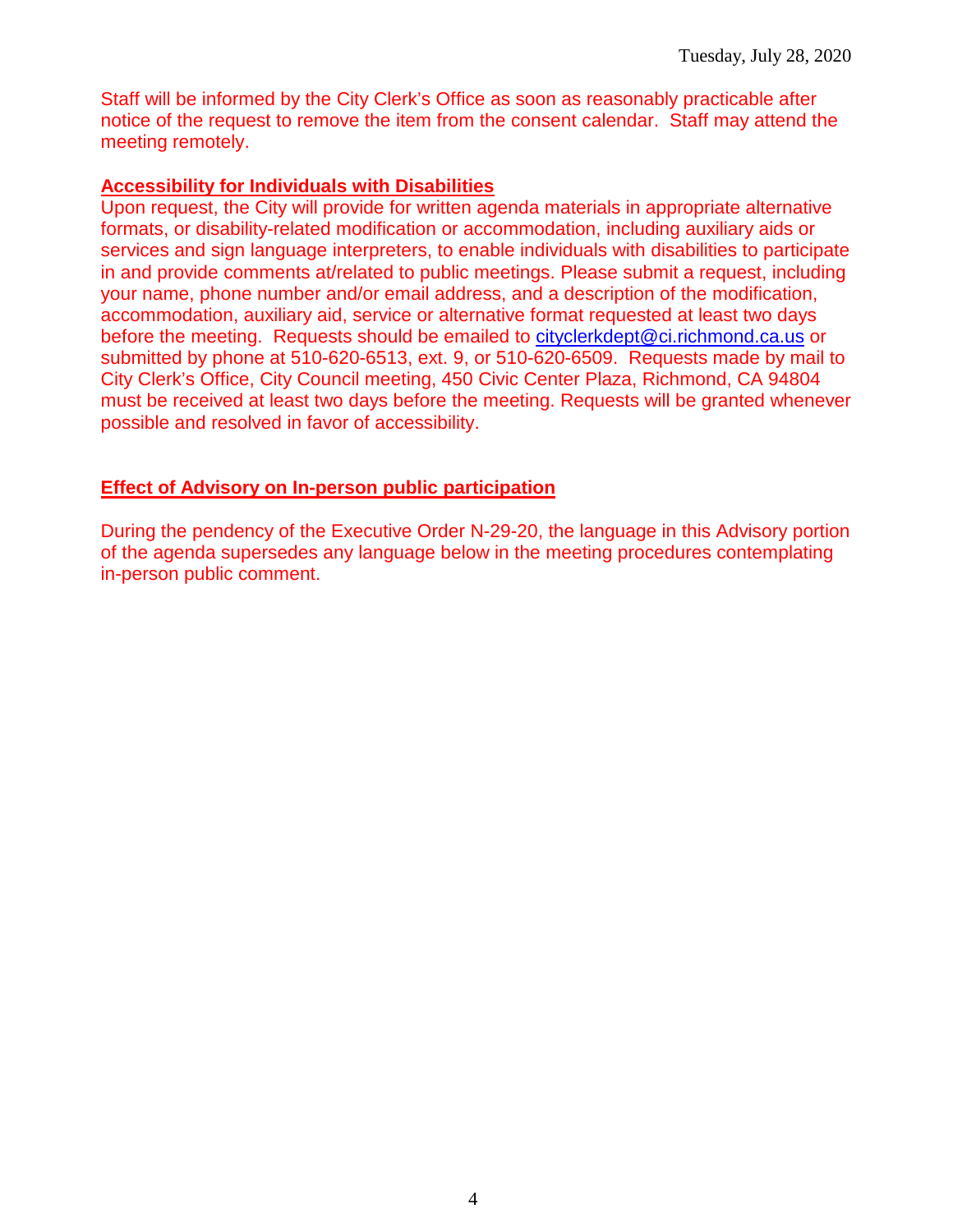# **MEETING PROCEDURES**

The City of Richmond encourages community participation at its City Council meetings and has established procedures that are intended to accommodate public input in a timely and time-sensitive way. As a courtesy to all members of the public who wish to participate in City Council meetings, please observe the following procedures:

**PUBLIC COMMENT ON AGENDA ITEMS:** Anyone who desires to address the City Council on items appearing on the agenda must complete and file a pink speaker's card with the City Clerk **prior** to the City Council's consideration of the item. Once the City Clerk has announced the item, no person shall be permitted to speak on the item other than those persons who have submitted their names to the City Clerk. Your name will be called when the item is announced for discussion. **Each speaker will be allowed up to TWO (2) MINUTES to address the City Council on NON-PUBLIC HEARING items listed on the agenda. Speakers are allowed up to THREE (3) minutes on PUBLIC HEARING items.**

**OPEN FORUM FOR PUBLIC COMMENT:** Individuals who would like to address the City Council on matters not listed on the agenda or on items remaining on the consent calendar may do so under Open Forum. All speakers must complete and file a pink speaker's card with the City Clerk **prior** to the commencement of Open Forum. The amount of time allotted to individual speakers shall be determined based on the number of persons requesting to speak during this item. **The time allocation for each speaker will be as follows:** 15 or fewer speakers, a maximum of 2 minutes; 16 to 24 speakers, a maximum of 1 and one-half minutes; and 25 or more speakers, a maximum of 1 minute.

### **SPEAKERS ARE REQUESTED TO OCCUPY THE RESERVED SEATS IN THE FRONT ROW BEHIND THE SPEAKER'S PODIUM AS THEIR NAME IS ANNOUNCED BY THE CITY CLERK.**

**CONSENT CALENDAR:** Consent Calendar items are considered routine and will be enacted, approved or adopted by one motion unless a request for removal for discussion or explanation is received from the audience or the City Council. A member of the audience requesting to remove an item from the consent calendar that is sponsored by City staff must first complete a speaker's card and discuss the item with a City staff person who has knowledge of the subject material **prior** to filing the card with the City Clerk and **prior** to the City Council's consideration of Agenda Review. Councilmembers who request to remove an item from the consent calendar must do so during Agenda Review. An item removed from the Consent Calendar may be placed anywhere on the agenda following the City Council's agenda review.

**CONDUCT AT MEETINGS:** Richmond City Council meetings are limited public forums during which the City strives to provide an open, safe atmosphere and promote robust public debate. Members of the public, however, must comply with state law, as well as the City's laws and procedures and may not actually disrupt the orderly conduct of these meetings. The public, for example, may not shout or use amplifying devices, must submit comment cards and speak during their allotted time, may not create a physical disturbance, may not speak on matters unrelated to issues within the jurisdiction of the City Council or the agenda item at hand, and may not cause immediate threats to public safety.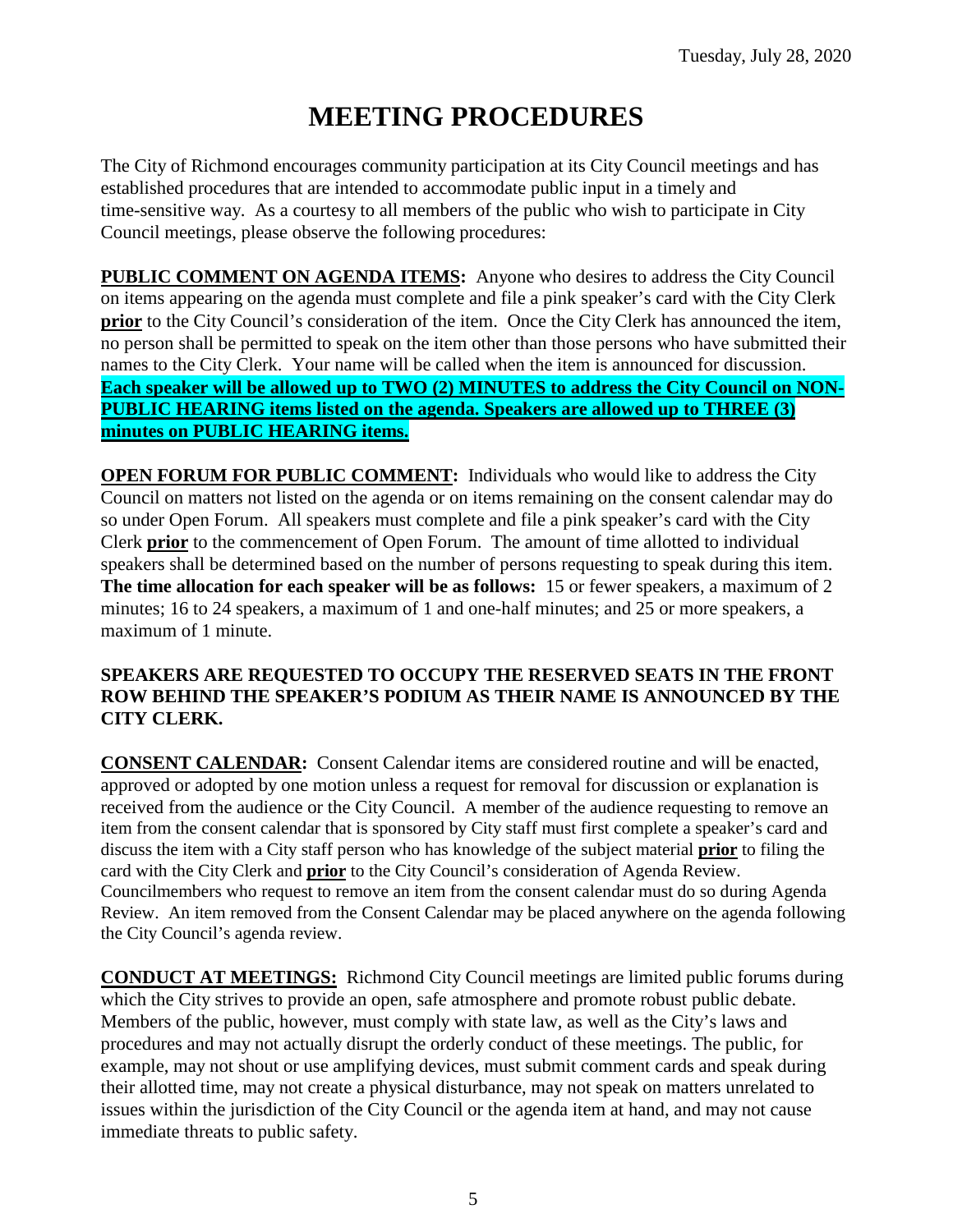**CITY HARASSMENT POLICY:** The City invites public comment and critique about its operations, including comment about the performance of its public officials and employees, at the public meetings of the City Council and boards and commissions. However, discriminatory or harassing comments about or in the presence of City employees, even comments by third parties, may create a hostile work environment, if severe or pervasive. The City prohibits harassment against an applicant, employee, or contractor on the basis of race, religious creed, color, national origin, ancestry, physical disability, medical condition, mental disability, marital status, sex (including pregnancy, childbirth, and related medical conditions), sexual orientation, gender identity, age or veteran status, or any other characteristic protected by federal, state or local law. In order to acknowledge the public's right to comment on City operations at public meetings, which could include comments that violate the City's harassment policy if such comments do not cause an actual disruption under the Council Rules and Procedures, while taking reasonable steps to protect City employees from discrimination and harassment, City Boards and Commissions shall adhere to the following procedures. If any person makes a harassing remark at a public meeting that violates the above City policy prohibiting harassment, the presiding officer of the meeting may, at the conclusion of the speaker's remarks and allotted time: (a) remind the public that the City's Policy Regarding Harassment of its Employees is contained in the written posted agenda; and (b) state that comments in violation of City policy are not condoned by the City and will play no role in City decisions. If any person makes a harassing remark at a public meeting that violates the above City policy, any City employee in the room who is offended by remarks violating the City's policy is excused from attendance at the meeting. No City employee is compelled to remain in attendance where it appears likely that speakers will make further harassing comments. If an employee leaves a City meeting for this reason, the presiding officer may send a designee to notify any offended employee who has left the meeting when those comments are likely concluded so that the employee may return to the meeting. The presiding officer may remind an employee or any council or board or commission member that he or she may leave the meeting if a remark violating the City's harassment policy is made. These procedures supplement the Council Rules and Procedures relating to disruption of orderly conduct at Council meetings.

Any law enforcement officer on duty or whose service is commanded by the presiding officer shall be Sergeant-at-Arms of the Council meetings. He/she, or they, shall carry out all orders and instructions given by the presiding officer for the purpose of maintaining order and decorum at the Council meetings (City Council Rules of Procedure and Order Section III F, RMC Section 2.12.030).

**\*\*\*\*\*\*\*\*\*\*\*\*\*\*\*\*\*\*\*\*\*\*\*\*\*\*\*\*\*\*\*\*\*\*\*\*\*\*\*\*\*\*\*\*\*\*\*\*\*\*\*\*\*\*\*\*\*\***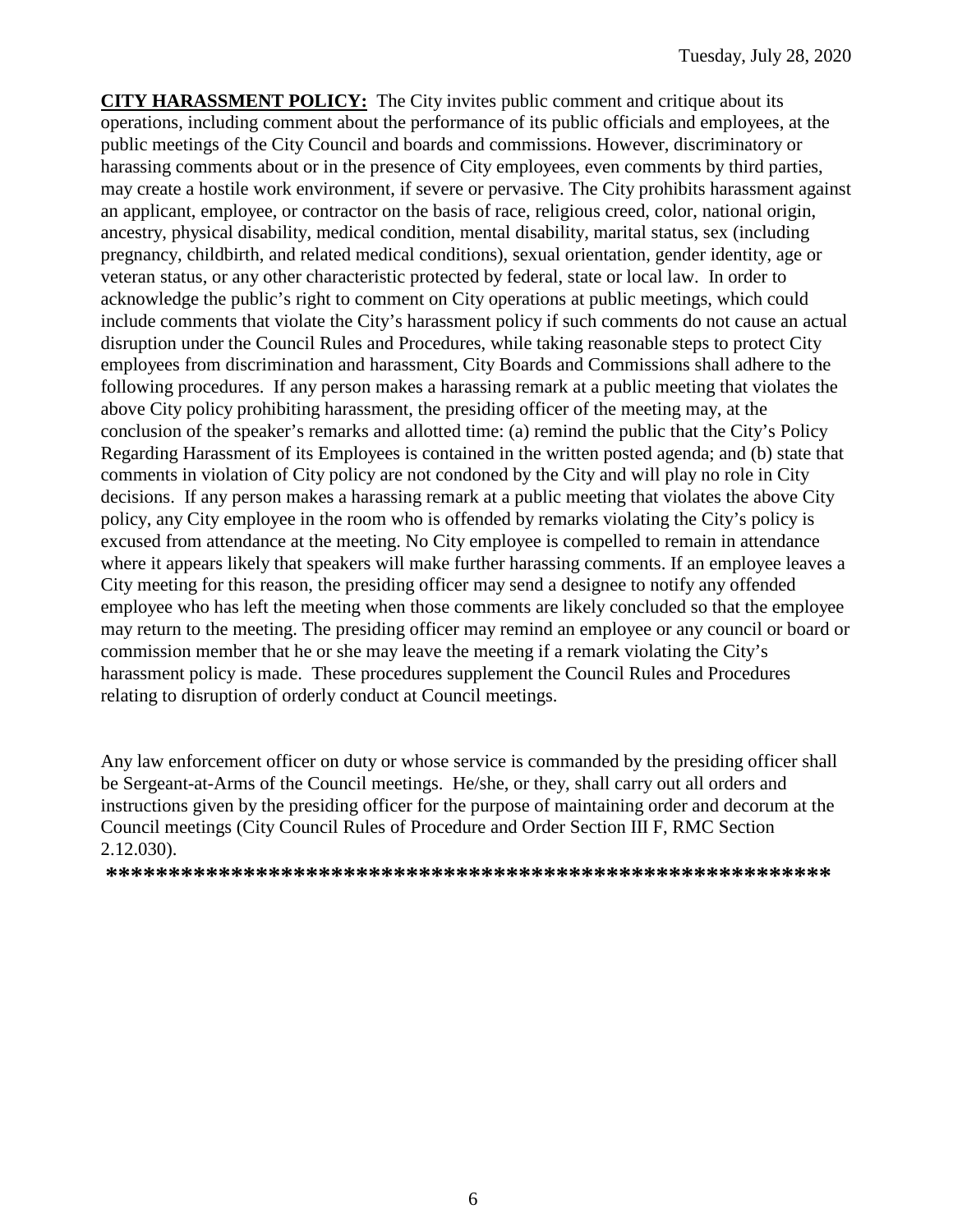# **OPEN SESSION TO HEAR PUBLIC COMMENT BEFORE CLOSED SESSION**

5:00 p.m.

### **A. ROLL CALL**

## **B. PUBLIC COMMENT BEFORE CLOSED SESSION**

### **C. ADJOURN TO CLOSED SESSION**

# **CLOSED SESSION**

Shimada Room of the Community Services Building

### **CITY COUNCIL**

CONFERENCE WITH LEGAL COUNSEL - ANTICIPATED LITIGATION (initiation of litigation pursuant to paragraph (4) of Subdivision (d) of Government Code Section 54956.9):

One case

CONFERENCE WITH LABOR NEGOTIATORS (Government Code Section 54957.6):

Agency Representatives: Jack Hughes Employee organizations:

- 1. SEIU Local 1021 Full Time Unit
- 2. SEIU Local 1021 Part Time Unit
- 3. IFPTE Local 21 Mid-Level Management Unit
- 4. IFPTE Local 21 Executive Management Unit
- 5. Richmond Police Officers Association RPOA
- 6. Richmond Police Management Association RPMA
- 7. IAFF Local 188
- 8. Richmond Fire Management Association RFMA

#### CONFERENCE WITH REAL PROPERTY NEGOTIATOR (Government Code Section 54956.8):

Property: Terminal 3 Agency negotiators: Laura Snideman and Jim Matzorkis Negotiating parties: Terminal 3 Partners and Silverado Contractors and Argent **Materials** Under negotiations: price and terms of payment

Property: General Warehouse, Port of Richmond Agency Negotiators: Laura Snideman and Jim Matzorkis Negotiating party: Richmond Grown Under negotiation: Price and terms of payment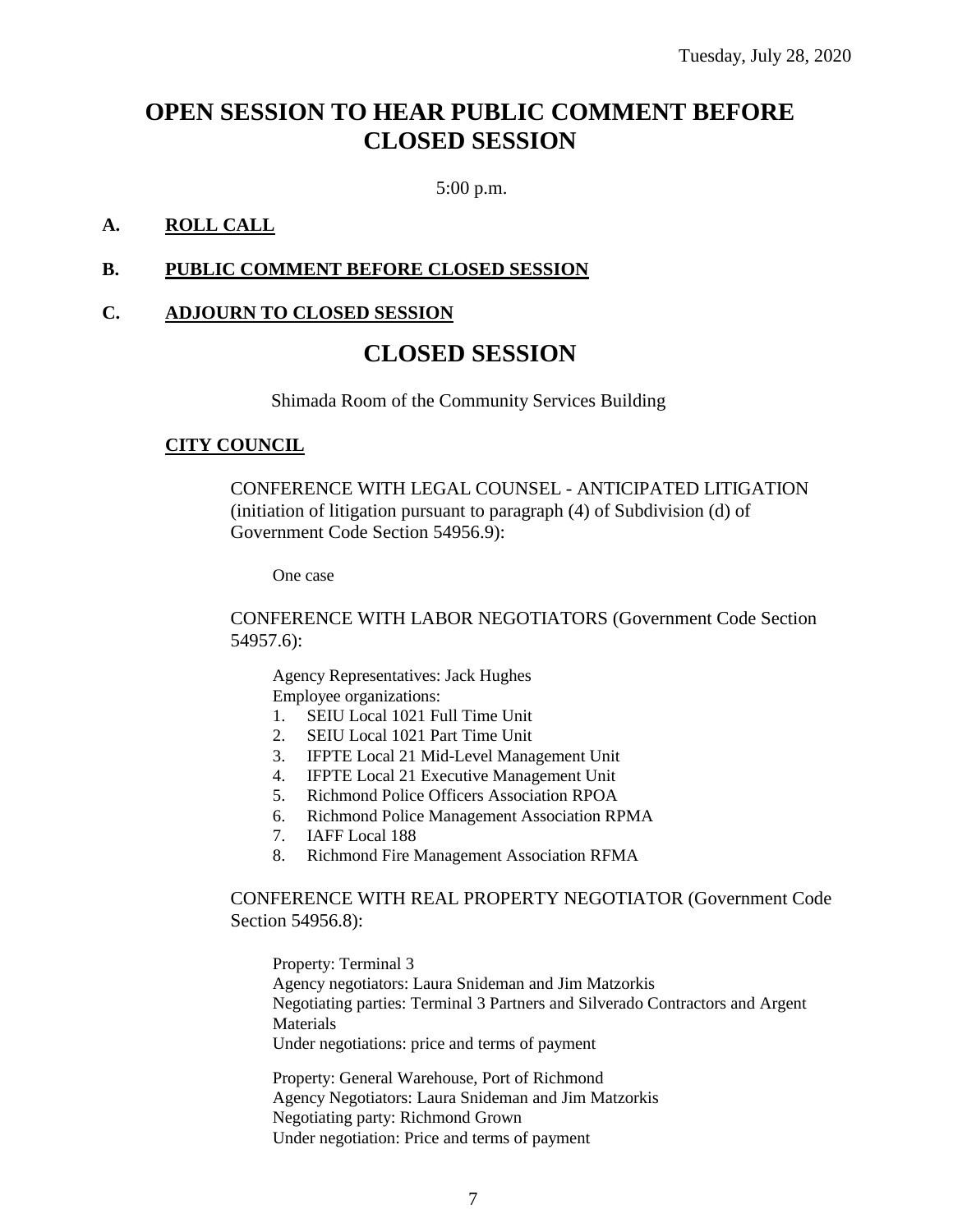# **SPECIAL MEETING OF THE RICHMOND HOUSING AUTHORITY**

### 6:25 p.m.

#### **A. ROLL CALL**

**B. STATEMENT OF CONFLICT OF INTEREST**

#### **C. REPORT FROM THE EXECUTIVE DIRECTOR**

**D. AGENDA REVIEW**

#### **E. RESOLUTIONS**

**E-1.** ADOPT a resolution approving the proposed Fiscal Year (FY) 2020-2021 annual operating budget with estimated revenues of \$3,802,290 and total expenditures of \$4,794,951; and DIRECT Finance staff to return no later than December 2020 to the City Council with five-year projections, discussion about the impact of RHA debt to the City of Richmond, implementation measures to address the outstanding debt, and a plan to subsidize or otherwise eliminate the annual ongoing structural deficit - Richmond Housing Authority (Nannette J. Beacham 621-1300).

### **F. ADJOURNMENT**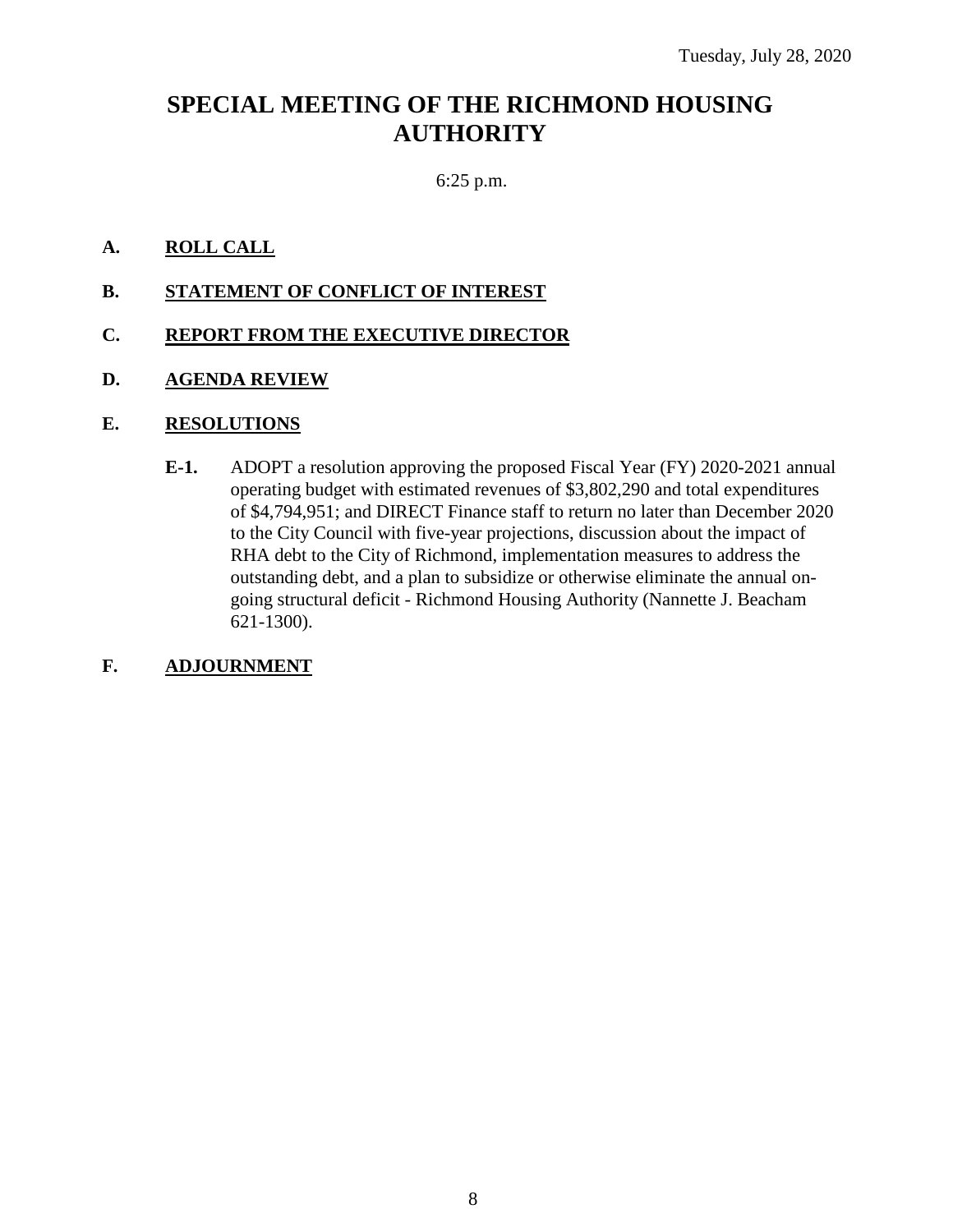# **REGULAR MEETING OF THE RICHMOND CITY COUNCIL**

6:30 p.m.

# **A. PLEDGE TO THE FLAG**

- **B. ROLL CALL**
- **C. STATEMENT OF CONFLICT OF INTEREST**
- **D. AGENDA REVIEW**

## **E. REPORT FROM THE CITY ATTORNEY OF FINAL DECISIONS MADE DURING CLOSED SESSION**

**F. REPORT FROM THE CITY MANAGER**

### **G. OPEN FORUM FOR PUBLIC COMMENT**

### **H. CITY COUNCIL CONSENT CALENDAR**

- **H-1.** AUTHORIZE the city manager to sign PG&E's license agreement to provide an indoor Community Resource Center in the City of Richmond during PG&E Public Safety Power Shutoff events - Fire Department (Chief Adrian Sheppard/Genevieve Pastor-Cohen 620-5429).
- **H-2.** ANNOUNCE recent resignation from City of Richmond boards, commissions, and committees; and ANNOUNCE vacancies as of July 22, 2020, and ask that interested individuals send applications to the City Clerk - Office of the Mayor (Mayor Tom Butt 620-6503).
- **H-3.** ADOPT a resolution to approve the amendment to the constructions task authorization for the installation of water capture facility (full-trash capture device) on Bayview Avenue not to exceed \$2,285,614 (Project cost of \$1,987,490 and 15% contingency of \$298,123.5) in order to meet project deadline, April, 2021, as required by CALTRANS - Public Works Department (Yader A. Bermudez 774-6300).
- **H-4.** ADOPT a Resolution authorizing the City Manager to execute a contract directly to the lowest responsive bidder from a list of prequalified contractors for the sanitary sewer pipeline repairs as listed in the 2018-19 Risk Assessment Analysis (RAA) Clean-up Proposal Project list in an amount not to exceed \$374,000 (Project cost of \$340,000 plus 10% contingency of \$34,000) - Public Works Department (Yader A. Bermudez 774-6300/Mary Phelps 621-1269).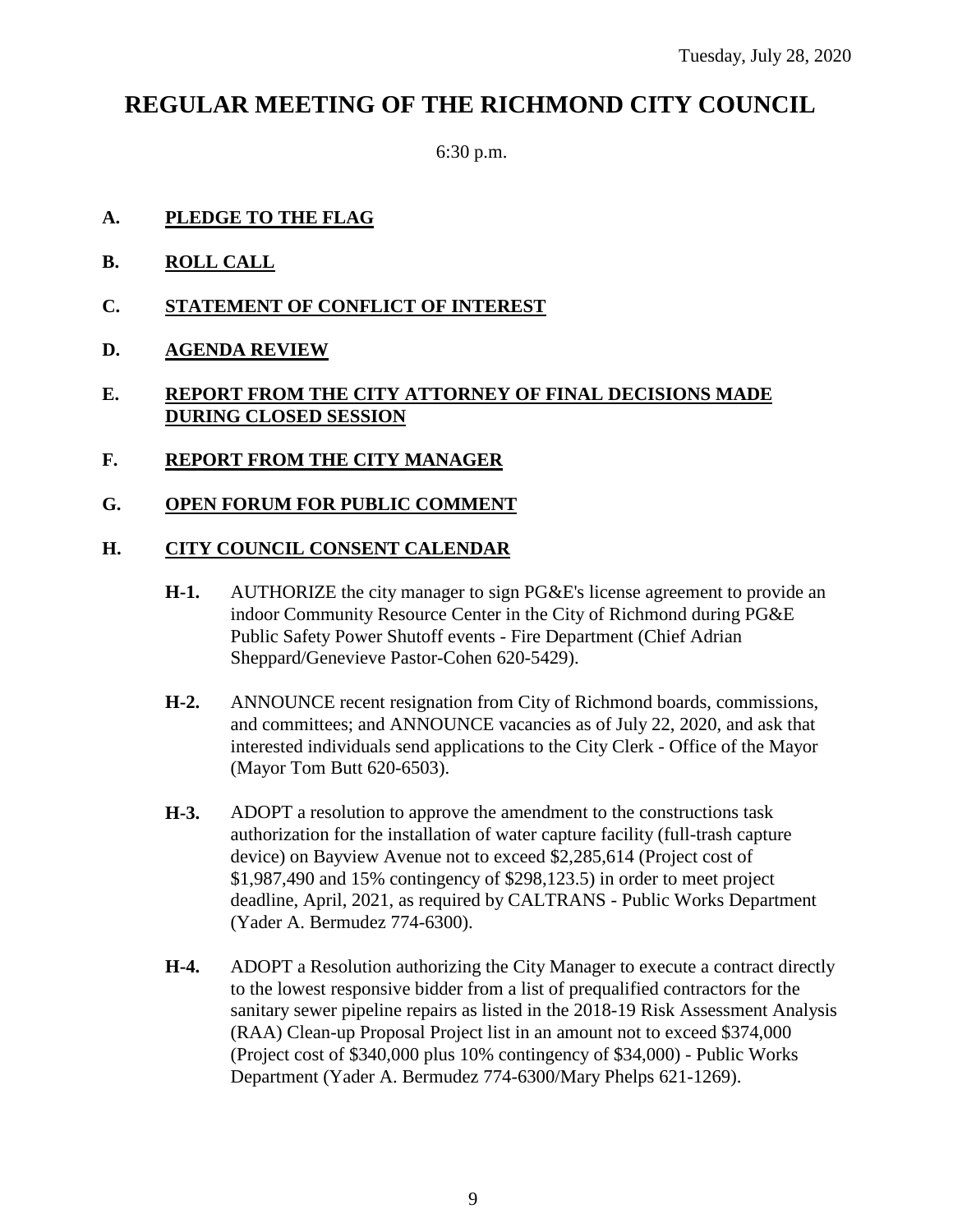- **H-5.** ADOPT a resolution approving the Landscape Maintenance Agreement and authorizing the City Manager to enter into said agreement with the California Department of Transportation for the maintenance of landscaping within the Caltrans easement, adjacent to the Miraflores Sustainable Greenbelt project - Community Development Department (Lina Velasco 620-6706)/Public Works Department (Yader Bermudez 774-6300).
- **H-6.** ADOPT a resolution to accept and appropriate \$280,208 of Sustainable Transportation Planning Grant funds and authorize the City Manager or their designee to execute a fund transfer agreement with the California Department of Transportation for grant funds and execute contracts with project partners for the Richmond Greenway Gap Closure and Connectivity Study - Community Development Department (Lina Velasco 620-6706).
- **H-7.** ADOPT a resolution to amend the Port of Richmond FMC Tariff No. 3 reflecting a 2% increase in tariff rates as approved by the Executive Committee of the California Association of Port Authorities (CAPA) - Port Department (Jim Matzorkis 215-4600).
- **H-8.** ADOPT a resolution declaring a fiscal emergency due to the City's longstanding structural budget imbalance and the financial impacts of the Coronavirus (COVID-19) Pandemic - City Manager's office (LaShonda White 620-1264).
- **H-9.** RECEIVE the monthly report on Point Molate activities for the month of April 2020 - City Manager's Office (Craig Murray 307-8188).
- **H-10.** ADOPT a resolution to ACCEPT and APPROPRIATE the Coronavirus Emergency Supplemental Funding Program (CESF) from the Department of Justice (DOJ) funds in the amount of \$221,800 - Police Department (Chief Bisa French 621-1802).
- **H-11.** ADOPT a resolution to ACCEPT and APPROPRIATE the Department of Justice (DOJ) funds in the amount of \$229,259 - Police Department (Chief Bisa French 621-1802).
- **H-12.** APPROVE a contract for the continuation of STAND! For Families Free of Violence services to support those victimized by domestic abuse. The contract between the city and STAND! FOR Families Free of Violence will begin July 1, 2020, to June 30, 2021, in an amount not to exceed \$47,567 - Police Department (Chief Bisa French 621-1802).
- **H-13.** APPROVE a contract for the continuation of Community Violence Solutions (CVS) services to support those victimized by sexual abuse. The contract between the city and Community Violence Solutions will begin July 1, 2020 to June 30, 2021, in an amount not to exceed \$94,611.00 - Police Department (Chief Bisa French - 621-1802).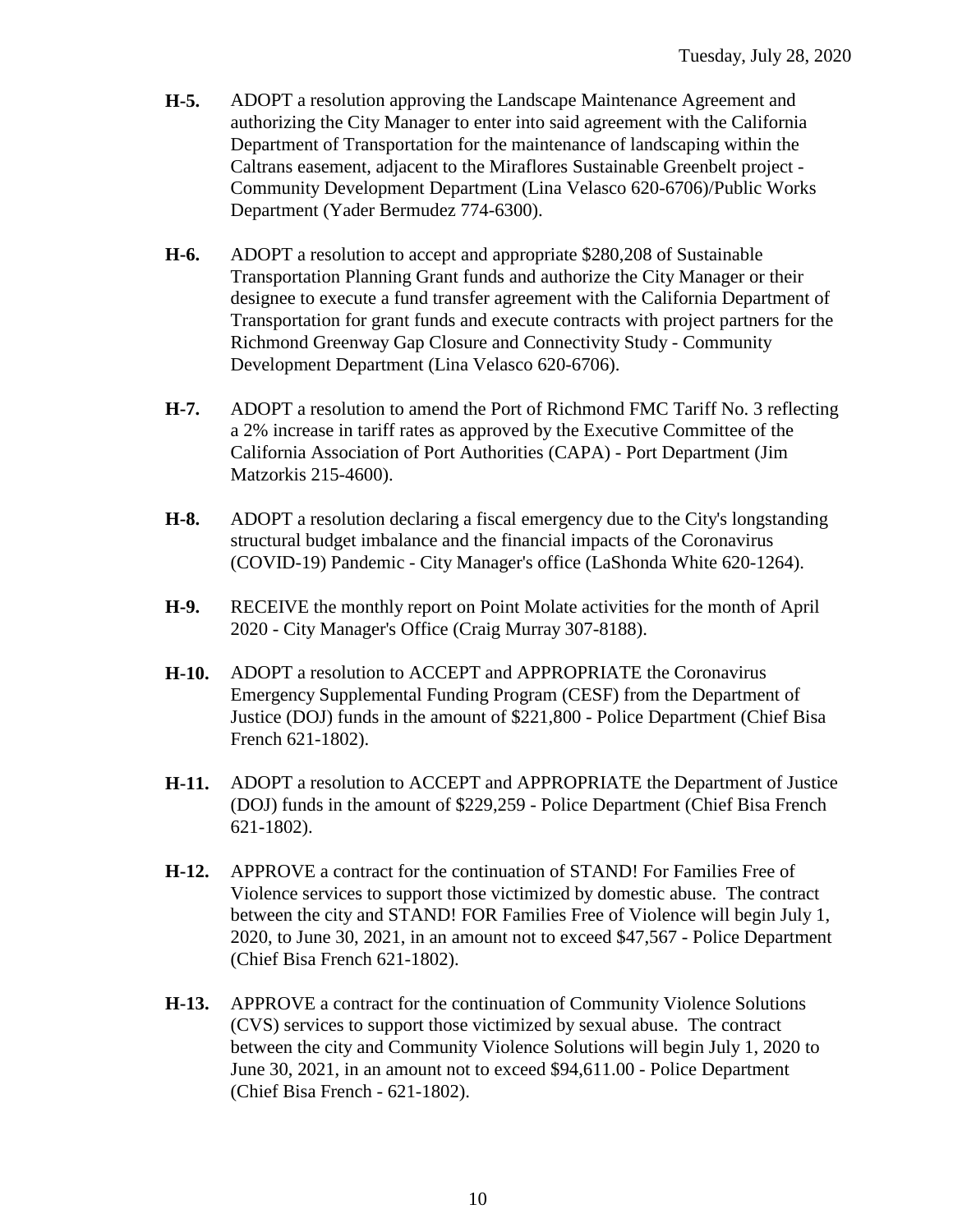- **H-14.** APPROVE proposed contracts with two existing vendors currently used by the Police Department to conduct background investigations (Moreland Investigations and IJX James Anthony Carrol Investigations) for a total contract amount not to exceed \$24,500 per vendor, with the term of each contract for two years until June 30, 2022 - Police Department (Bisa French 621-1802).
- **H-15.** AUTHORIZE the City Manager to modify the adopted Fiscal Year 2020-21 position control, as necessary, and within the budgeted savings realized from approved vacancy savings - City Manager's Office (Laura Snideman 620-6512).

### **I. CITY OF RICHMOND CONSENT CALENDAR RESOLUTIONS RELATING TO POLICY DECISIONS ON ISSUES THAT PERTAIN TO OTHER JURISDICTIONS**

**I-1.** ADOPT a resolution in support of justice for Vanessa Guillén, US Army Specialist - Councilmember Eduardo Martinez (620-6593)

# **J. PUBLIC HEARINGS**

- **J-1.** HOLD a public hearing and ADOPT a resolution authorizing the City of Richmond to levy special assessments against certain properties having unpaid invoices related to administrative citations, nuisance abatement costs, and foreclosure ordinance fines pursuant to Richmond Municipal Code Chapters 2.63, 6.38, 9.22 and 11.76 - Community Development Department (Lina Velasco 620-6706)
- **J-2.** INTRODUCE an ordinance (first reading) amending section 15.04.104.020, Definitions, section 15.04.201.020, Land Use Regulations, section 15.04.201.030.A, Accessory Building Height, section 15.04.201.050.B, Accessory Building Height, section 15.04.202.020, Land Use Regulations, section 15.04.607.040, Calculation of Parking Requirements, and section 15.04.610.030, Accessory Short-Term Rentals ("Home-Shares") and repealing section 15.04.610.020, Accessory Dwelling Units, and adopting section 15.04.610.020, Accessory Dwelling Units and Junior Accessory Dwelling Units of the Richmond Municipal Code Regarding Accessory Dwelling Units and Junior Accessory Dwelling Units - Community Development Department (Lina Velasco 620-6706).
- **J-3.** INTRODUCE an ordinance (first reading) amending Richmond Municipal Code Chapter 6.02 (Richmond Building Code) to incorporate Emergency Building Standards Appendices X and O, as adopted by the State of California for Emergency Housing Buildings and Facilities, with local amendments to address minimum fire and life safety measures - Community Development Department (Lina Velasco 620-6706).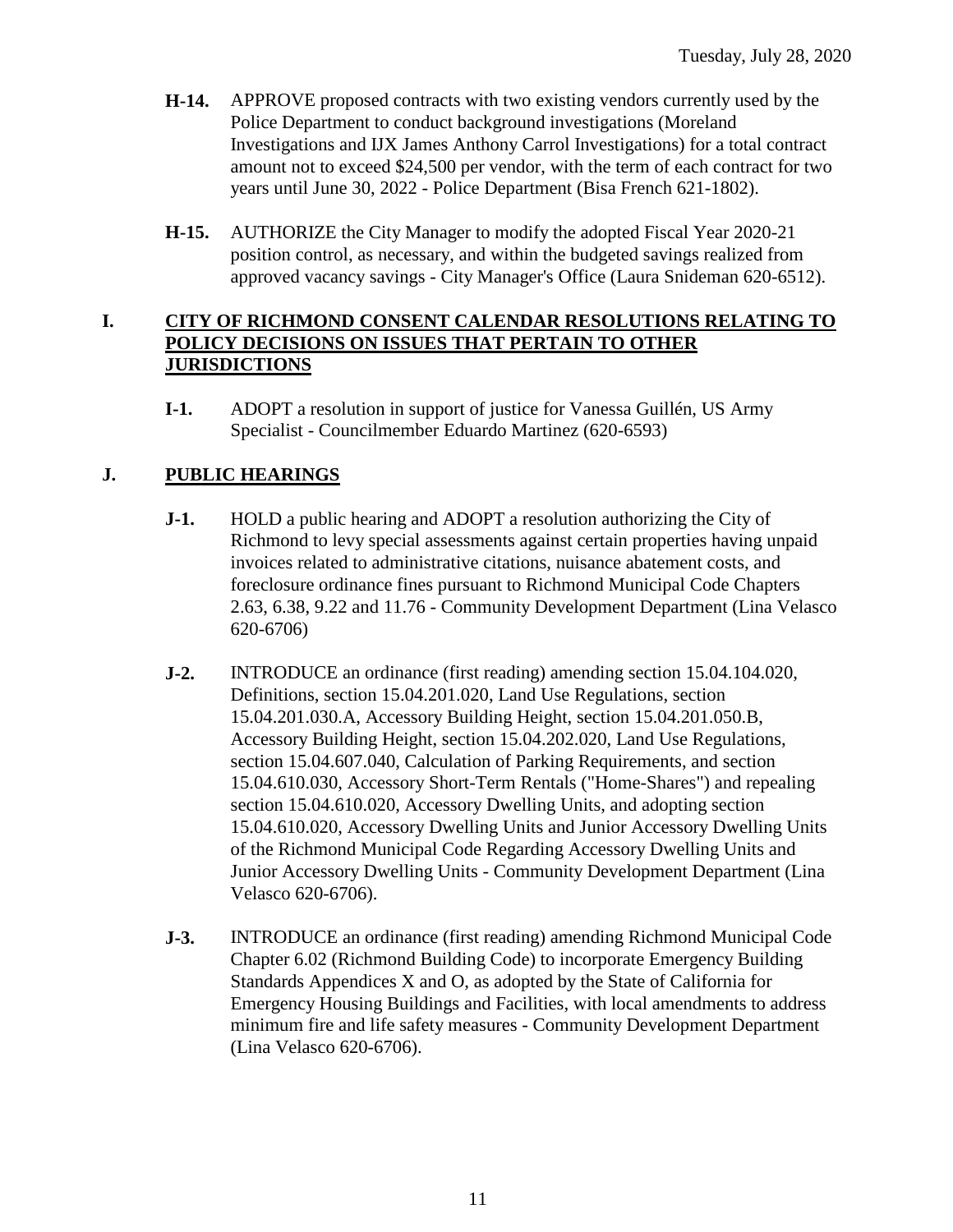**J-4. CONTINUED to the September 8, 2020, meeting** the matter to INTRODUCE an ordinance amending Sections 15.04.610.060, 15.04.803.140, 15.04.201.020, 15.04.203.020, 15.04.204.020 of Chapter 15.04, Zoning and Subdivisions Regulations of the Richmond Municipal Code and the Zoning Map - Community Development Department (Lina Velasco 620-6706).

# **K. STUDY AND ACTION SESSION**

- **K-1.** REVIEW the draft measure for the November 3, 2020 ballot which would amend the City's business tax rate structure to authorize the City to tax businesses based on a range from 0.075% to 1.395% of gross receipts instead of charging based on the number of employees and either: (1) ADOPT a resolution placing the measure on the November 3, 2020 ballot; or (2) PROVIDE DIRECTION to staff on further revisions to the draft measure and direct staff to schedule a special meeting for Council to consider placing the measure on the November 3, 2020 ballot - Finance Department (LaShonda White/Belinda Brown 620-6740/Antonio Banuelos 620-6741/James Atencio 620-6504).
- **K-2.** RECEIVE a status report on the Fiscal Year 2020-21 adopted budget, overtime details, professional services details, and the Richmond Housing Authority's budget - City Manager's Office/Finance Department (Laura Snideman 620- 6512/Belinda Brown 620-6740).
- **K-3.** RECEIVE a presentation from the Police Department regarding the current and projected status of police services administered by the department - Office of the Mayor (Tom Butt 620-6503), Vice-Mayor Bates (620-6743).
- **K-4.** RECEIVE a presentation from the Richmond Youth Council and ADOPT a resolution in support of the Richmond Youth Council recommendations to increase anti-racism programs and projects in the community, public safety and the West Contra Costa Unified School District - Councilmember Demnlus Johnson, III (620-6568)
- **K-5.** DISCUSS and provide direction to staff regarding a request from Enterprise Rental Car to add a truck rental division to the existing car rental operation at 3080 Hilltop Mall Road - Vice Mayor Nathaniel Bates (620-6743).